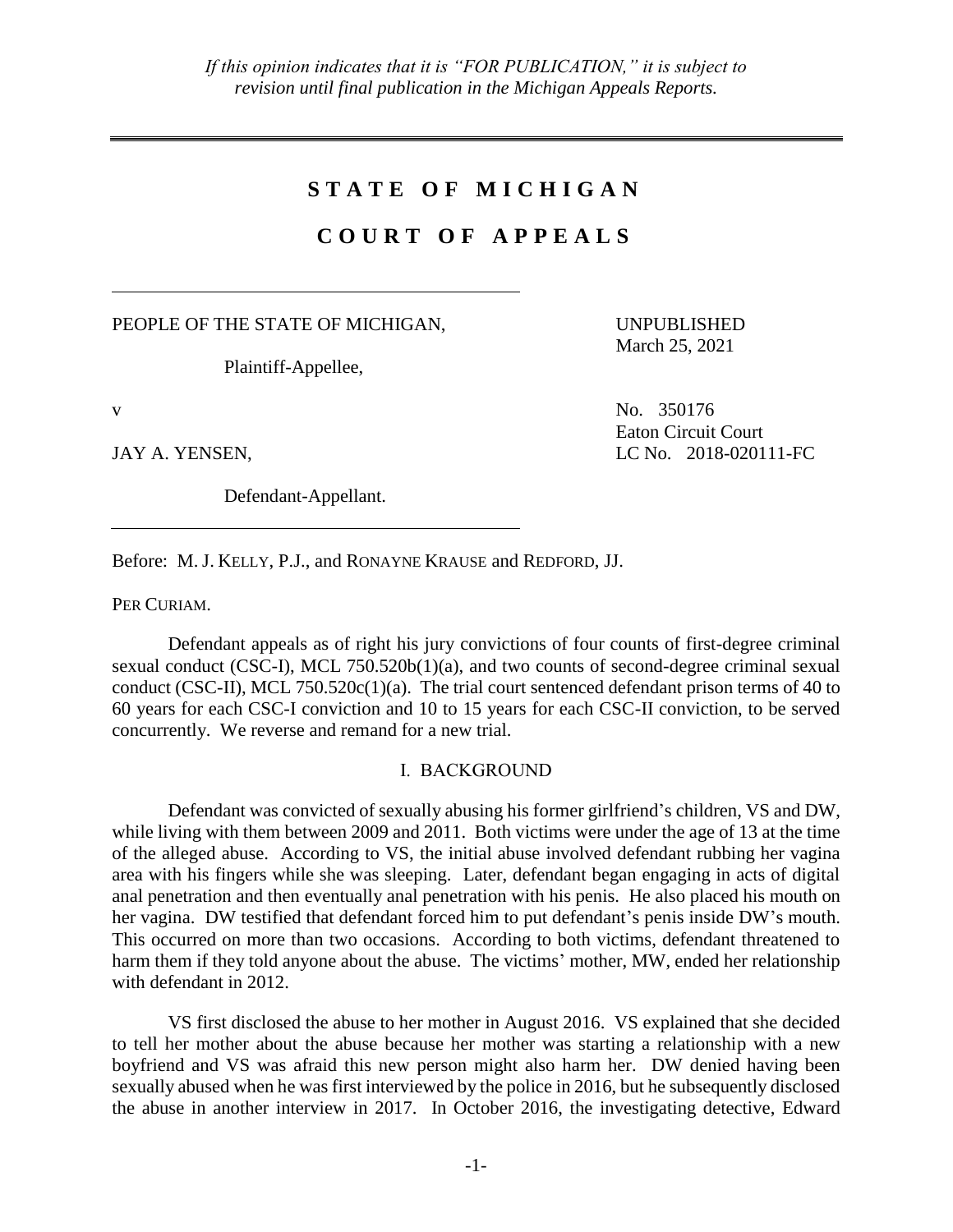Burton, referred VS for an examination by Dr. Steven Guertin, who was qualified as an expert in pediatrics and pediatric critical care and child abuse. Detective Burton accompanied VS to her appointment with Dr. Guertin and sat in on the initial medical history portion of the examination, but he did not ask any questions. At trial, Dr. Guertin related VS's statements during the examination regarding defendant's alleged abuse. Dr. Guertin also commented on VS's explanation for the delayed disclosure of defendant's sexual abuse—that her mother had a new boyfriend and VS was worried the abuse would happen again—and testified that he found this explanation significant because, in his opinion, it "verifies what she said about what happened to her in the past."

Thomas Cottrell was qualified as an expert in behaviors of victims of child sexual abuse, trauma response by child victims of sexual abuse, and perpetrator behavior. He testified that delayed disclosure of sexual abuse by children is common and occurs in stages. On crossexamination by defense counsel, he was asked about his experience with false disclosures. He stated that they do occur, and then volunteered his own statistical analysis in which he claimed that, based on his own experience, he could identify only 10 out of more than 3,000 instances when children made false disclosures.

At trial, the prosecution also presented the testimony of two witnesses, NC and TR, who testified that defendant committed uncharged sexual acts against them in approximately 1999 and 2005, respectively, when they were both minors. NC, who is defendant's cousin, testified that he was sleeping on a couch and awoke to find defendant's hands under NC's shorts and underwear. Defendant was masturbating NC's penis. TR, who is defendant's son, testified that defendant sexually assaulted him during a parenting time visit. According to TR, defendant made him remove his pants and underwear while being punished, and then defendant began rubbing TR's chest and then repeatedly touched TR's penis.

Defendant testified at trial and denied sexually abusing VS or DW. Defendant also denied masturbating NC. Defendant admitted that he may have tried to comfort TR by rubbing his back while he was being punished, but denied rubbing TR's genitals.

Defendant's first trial, in November 2018, ended in a mistrial when the jury was unable to reach a verdict. At defendant's second trial, in July 2019, a jury found defendant guilty of four counts of CSC-I and two counts of CSC-II.

## II. SUMMARY OF ARGUMENTS AND STANDARDS OF REVIEW

Defendant challenges the admissibility of Dr. Guertin's testimony concerning what VS told him during the medical examination. He argues that VS's statements were hearsay and were not admissible under MRE 803(4), the hearsay exception for statements made for the purposes of medical treatment or diagnosis. Defendant also argues that Dr. Guertin's testimony that he thought that VS's claims of abuse were "verified" was an improper comment on VS's credibility. Defendant further argues that defense counsel was ineffective for not objecting to the challenged testimony at trial. Defendant also argues that an additional expert, Thomas Cottrell, improperly testified on cross-examination that only 10 out of more than 3,000 cases under his supervision involving child sexual abuse actually involved fabricated allegations of sexual abuse. Defendant also challenges the introduction of the other-acts testimony by NC and TR, who testified that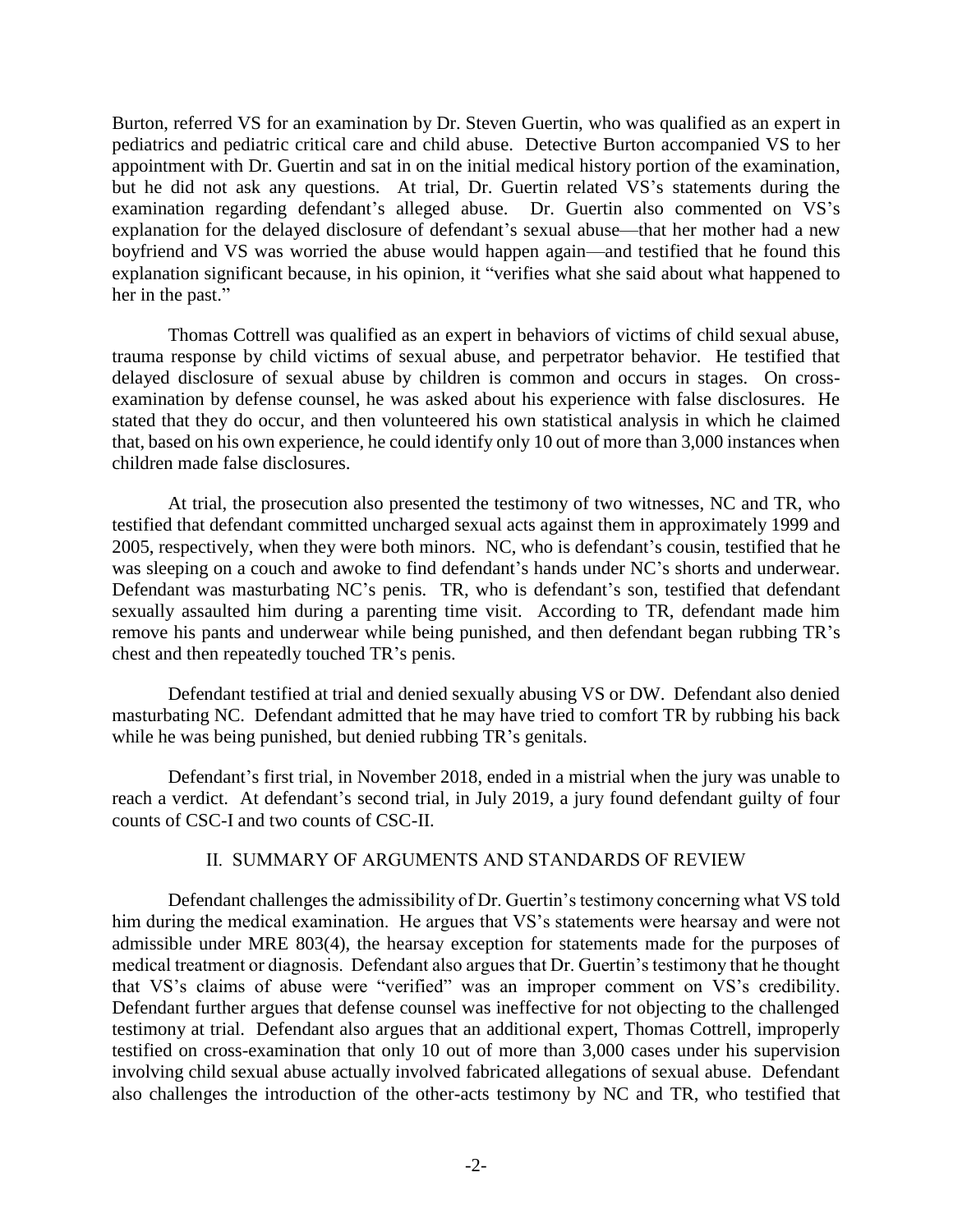defendant committed uncharged sexual acts against them in approximately 1999 and 2005, respectively, when they were both minors. Finally, defendant raises other challenges that we need not address in light of our resolution of the arguments enumerated above.

Defendant concedes that there was no objection to the challenged testimony at trial, and therefore, these claims are unpreserved. Accordingly, we review these claims for plain error affecting defendant's substantial rights. See *People v Carines*, 460 Mich 750, 763; 597 NW2d 130 (1999). To be entitled to relief under the plain-error rule, defendant must demonstrate that an error occurred; that the error was plain, meaning clear or obvious; and that the error affected his substantial rights, meaning it affected the outcome of the lower court proceedings. *Id*. at 763-764. "Reversal is warranted only when plain error resulted in the conviction of an actually innocent defendant or seriously affected the fairness, integrity, or public reputation of judicial proceedings." *People v Callon*, 256 Mich App 312, 329; 662 NW2d 501 (2003).

Because defendant did not raise the issue of ineffective assistance of counsel in the trial court, our review of this issue "is limited to errors apparent on the record." *People v Matuszak*, 263 Mich App 42, 48; 687 NW2d 342 (2004). Defendant must show that counsel's performance was objectively unreasonable and that there is a reasonable probability that the outcome of the proceeding would have been different. *People v Vaughn*, 491 Mich 642, 669-670; 821 NW2d 288 (2012). "A reasonable probability is a probability sufficient to undermine confidence in the outcome." *Strickland v Washington*, 466 US 668, 694; 104 S Ct 2052; 80 L Ed 2d 674 (1984). Defendant must "overcome the strong presumption that counsel's performance was born from a sound trial strategy." *People v Trakhtenberg*, 493 Mich 38, 52; 826 NW2d 136 (2012).

The trial court's decision whether to admit evidence is reviewed for an abuse of discretion, but preliminary legal determinations of admissibility are reviewed de novo; it is necessarily an abuse of discretion to admit legally inadmissible evidence. *Elher v Misra*, 499 Mich 11, 21; 878 NW2d 790 (2016).

#### III. EXPERT TESTIMONY

We first address defendant's challenges to the testimonies of Cottrell and Dr. Guertin.

## A. APPLICABLE LEGAL PRINCIPLES

Our Supreme Court has unambiguously held that an expert may provide expert opinion testimony that concerns an ultimate issue, and an expert may draw conclusions on the basis of a complainant's medical history and physical examination; however, experts may not offer opinions based solely on what the complainant told the expert. *People v Thorpe*, 504 Mich 230, 255; 934 NW2d 693 (2019). Where a doctor's physical examination yielded nothing, the doctor's assessment of "probable pediatric sexual abuse" on the basis of the child's statements constitutes impermissible bolstering of the child's credibility. *Id*. at 244-248, 260-265. This Court has more recently held that merely "possible pediatric sexual abuse" is equally impermissible, noting that our Supreme Court "has repeatedly overruled decisions permitting testimony from expert witnesses that has the effect of bolstering a child-complainant's testimony." *People v Del Cid (On Remand*), \_\_\_ Mich App \_\_\_, \_\_; \_\_\_ NW2d \_\_\_ (2020) (Docket No. 342402), slip op at pp 6, 10-11. Our Supreme Court has also clearly held that providing a statistical assessment to the effect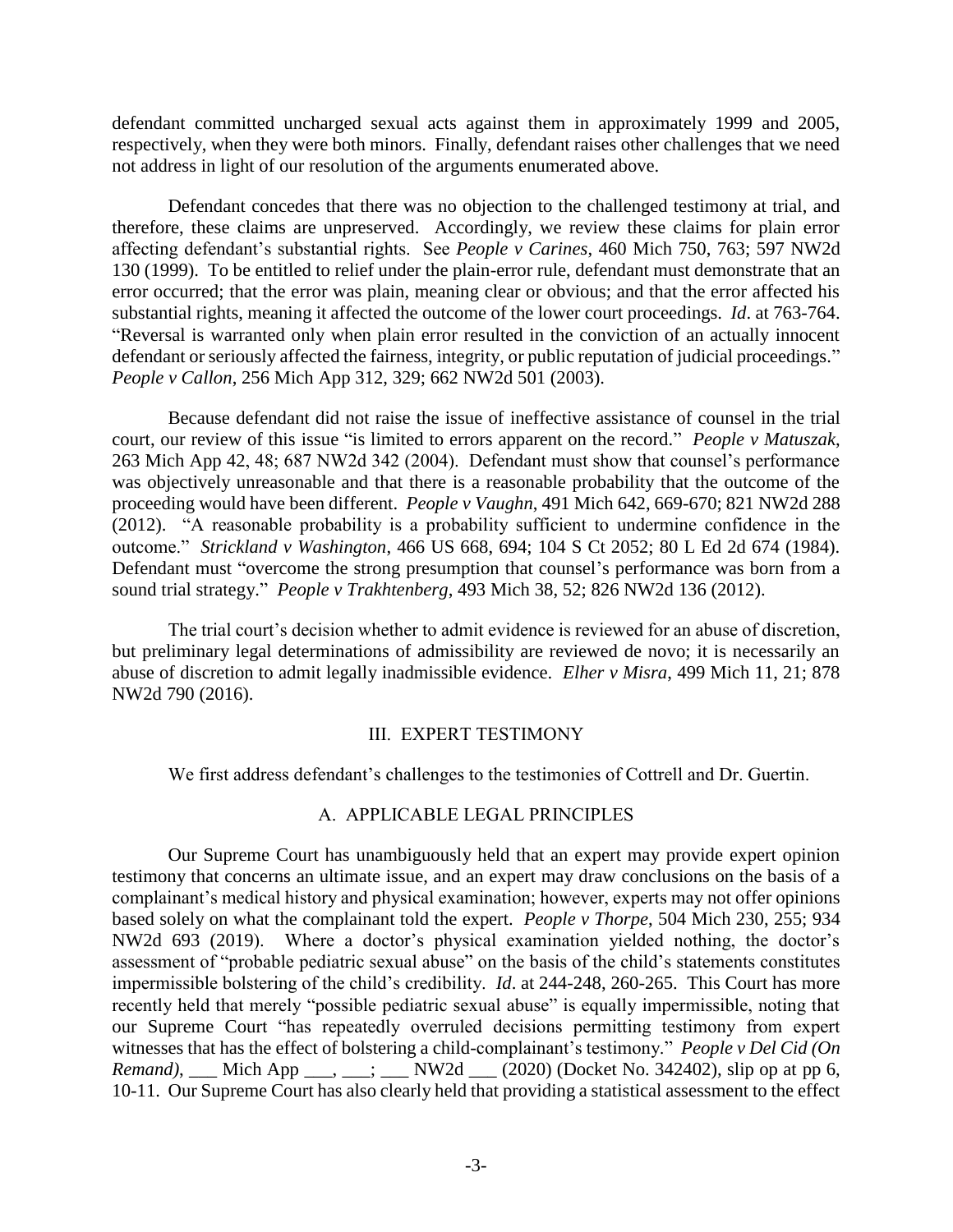that children lie about abuse extremely rarely is tantamount to impermissibly vouching for a child sexual assault complainant's credibility. *Thorpe*, 504 Mich at 259-260.

Furthermore, statements made outside of court are generally hearsay and may not be admitted into evidence unless an exception to the hearsay evidence rule applies. MRE 801, MRE 802. One such exception is MRE 803(4), which applies to "[s]tatements made for purposes of medical treatment or medical diagnosis in connection with treatment and describing medical history, or past or present symptoms, pain, or sensations, or the inception or general character of the cause or external source thereof insofar as reasonably necessary to such diagnosis and treatment." A child complainant's statements to an examining doctor might be admissible under MRE 803(4) if they were made for purposes of actual medical treatment or advice, but statements made during the course of a strictly forensic examination not conducted for the purpose of medical treatment or advice do not fall into that exception. See *People v Shaw*, 315 Mich App 668, 674- 676; 892 NW2d 15 (2016).

#### B. DR. GUERTIN – HEARSAY STATEMENTS

The parties do not dispute that VS's statements to Dr. Guertin during her medical examination were hearsay. We conclude that, pursuant to *Shaw*, VS's statements to Dr. Guertin were not made for purposes of obtaining medical treatment or advice, so they are not admissible pursuant to MRE 803(4).

Although the complainant at issue in *Shaw* was not a minor, the analysis in *Shaw* focused on the reason for the examination rather than the age of the person being examined. In *Shaw*, this Court noted that the complainant did not go to Dr. Guertin for gynecological services, but rather for a forensic examination pursuant to a referral by the police. *Shaw*, 315 Mich App at 675. The complainant had no other professional relationship with Dr. Guertin, and in fact had a different treating physician. *Id*. The sexual assaults at issue in *Shaw* had occurred several years previously, "thereby minimizing the likelihood that the complainant required treatment." *Id*. Similarly, in this matter, VS did not report defendant's sexual abuse until four years after it had ceased, and VS apparently had no ongoing physical symptoms from that abuse for which she sought treatment. Rather, VS disclosed the abuse for appropriate and understandable reasons, but not because she felt a need for medical attention. VS was referred to the examination, and accompanied to the examination, by the police. Although Dr. Guertin expressed concern that VS could have sustained longer-term injury and tested her for sexually transmitted diseases, neither was the reason for the examination. We conclude that, as was the case in *Shaw*, the examination here was strictly forensic in nature, rather than medical. Consequently, any statements made by VS at the examination are not admissible under MRE  $803(4)$ .<sup>1</sup>

 $\overline{a}$ 

<sup>1</sup> The people argue that we should evaluate the factors enumerated in *People v Meeboer*, 439 Mich 310; 484 NW2d 621 (1992), and conclude that VS was motivated to tell the truth to Dr. Guertin. However, this argument misses the point, because in *Meeboer*, all of the children at issue were actually taken to doctors for the purpose of obtaining medical treatment shortly after they had been assaulted, and either initially told their respective doctors they had not been assaulted or were very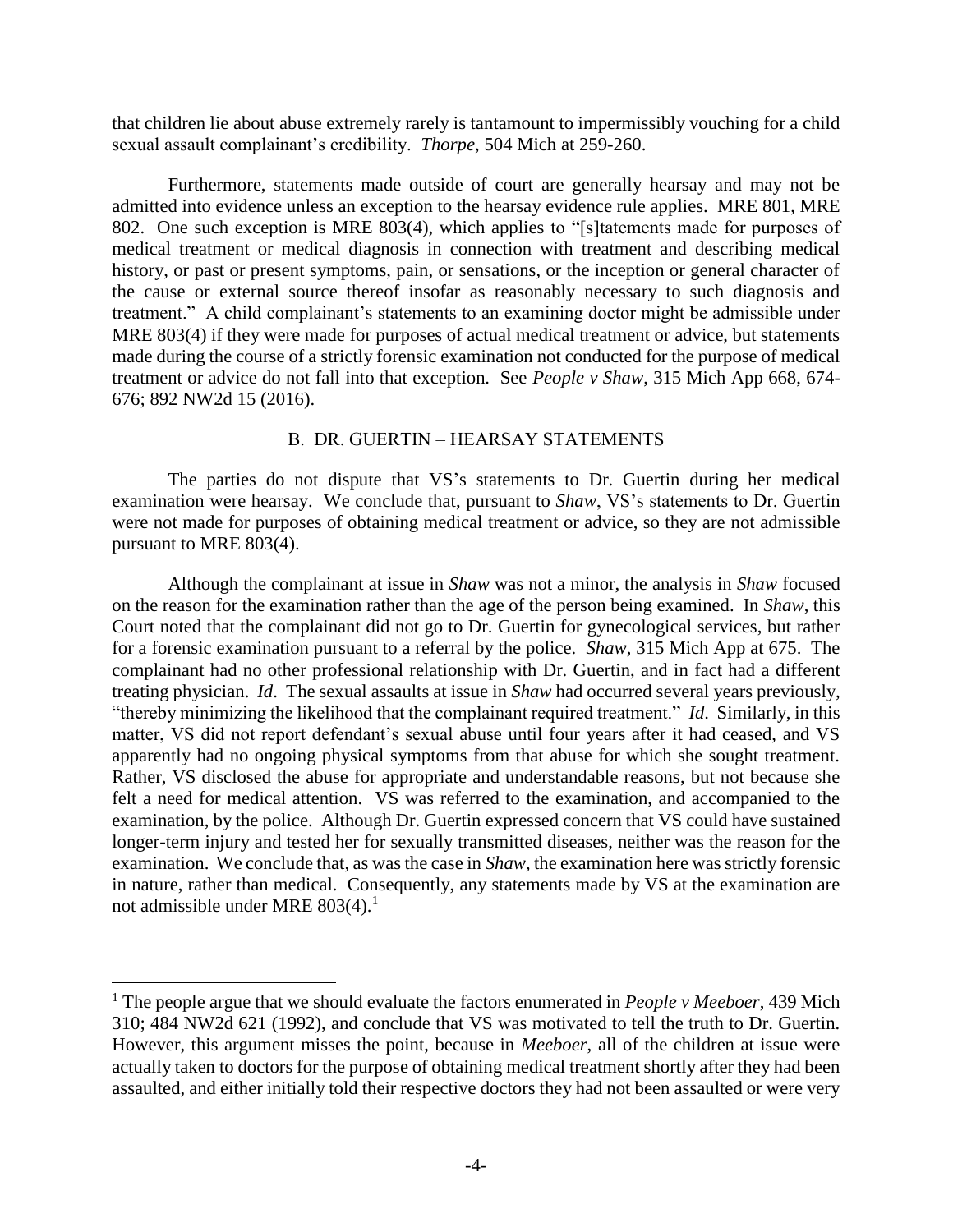We also conclude that defense counsel's failure to object to VS's statements as inadmissible hearsay was objectively unreasonable, and defendant was prejudiced by counsel's error. This Court generally will not review a trial attorney's decisions with the benefit of hindsight, and counsel may have sound strategic reasons for not objecting to technically-inadmissible testimony. *People v Rockey*, 237 Mich App 74, 76-77; 601 NW2d 887 (1999); *People v Randolph*, 502 Mich 1, 12; 917 NW2d 249 (2018). However, "a court cannot insulate the review of counsel's performance by calling it trial strategy." *Trakhtenberg*, 493 Mich at 52. As this Court suggested, counsel may choose not to object to hearsay that is non-trivially inconsistent with a witness's trial testimony, in an effort to cast doubt on the witness's credibility; however, where there are no significant inconsistencies, failure to object is not strategic. *Shaw*, 315 Mich App at 676-677. As was the case in *Shaw*, there were no inconsistencies to exploit, so trial counsel's acquiescence in the testimony was objectively unreasonable.

It is a closer question whether the improper testimony was outcome-determinative. In *Thorpe* and in *Shaw*, the cases turned on essentially pure credibility contests. *Thorpe*, 504 Mich at 260, 264; *Shaw*, 315 Mich App at 677. This case is not so straightforward. For example, DW testified that he once heard defendant and VS during one of the alleged instances of abuse. However, Dr. Guertin testified about what DW disclosed regarding defendant's abuse, which was inadmissible for the same reasons discussed above. It is therefore difficult to assess what effect DW's testimony would have in the absence of the improper vouching. The prosecutor also presented other-acts evidence, but that evidence was not directly relevant to VS's credibility. We conclude that, even if this case is not purely a credibility contest, credibility was sufficiently important that counsel's failure to object undermined confidence in the outcome of the proceedings.

#### C. DR. GUERTIN – BOLSTERING

Defendant argues that Dr. Guertin impermissibly bolstered VS's credibility by discussing her assessment of VS's explanation for why she waited to disclose defendant's past abuse. Dr. Guertin testified that VS's response was important because "[i]t speaks to her motive and—and her fears, and it, to some extent, in my opinion, *verifies* what she said about what happened to her in the past" (emphasis added). We conclude that the above testimony constituted impermissible bolstering.

As noted above, experts may give opinions formed on the basis of objective facts they personally discovered during an examination, even if that opinion goes to the ultimate issue in the case, but they may not offer testimony that simply bolsters the complainant's testimony. The people argue that Dr. Guertin did not say that VS's allegations were "verified" or that Dr. Guertin believed VS was telling the truth, which is technically true but misses the point. Dr. Guertin's conclusions were based solely on what VS said during the examination; the examination itself yielded no evidence. In light of our Supreme Court's binding precedent, we find no meaningful difference between saying that VS's explanation "verifies what she said about what happened"

 $\overline{a}$ 

young. *Meeboer*, 439 Mich at 315-316; 317-318; 319-320. In short, in *Meeboer*, the fact that the examinations were for the purpose of medical treatment was established, whereas here, the examination was not for the purpose of medical treatment.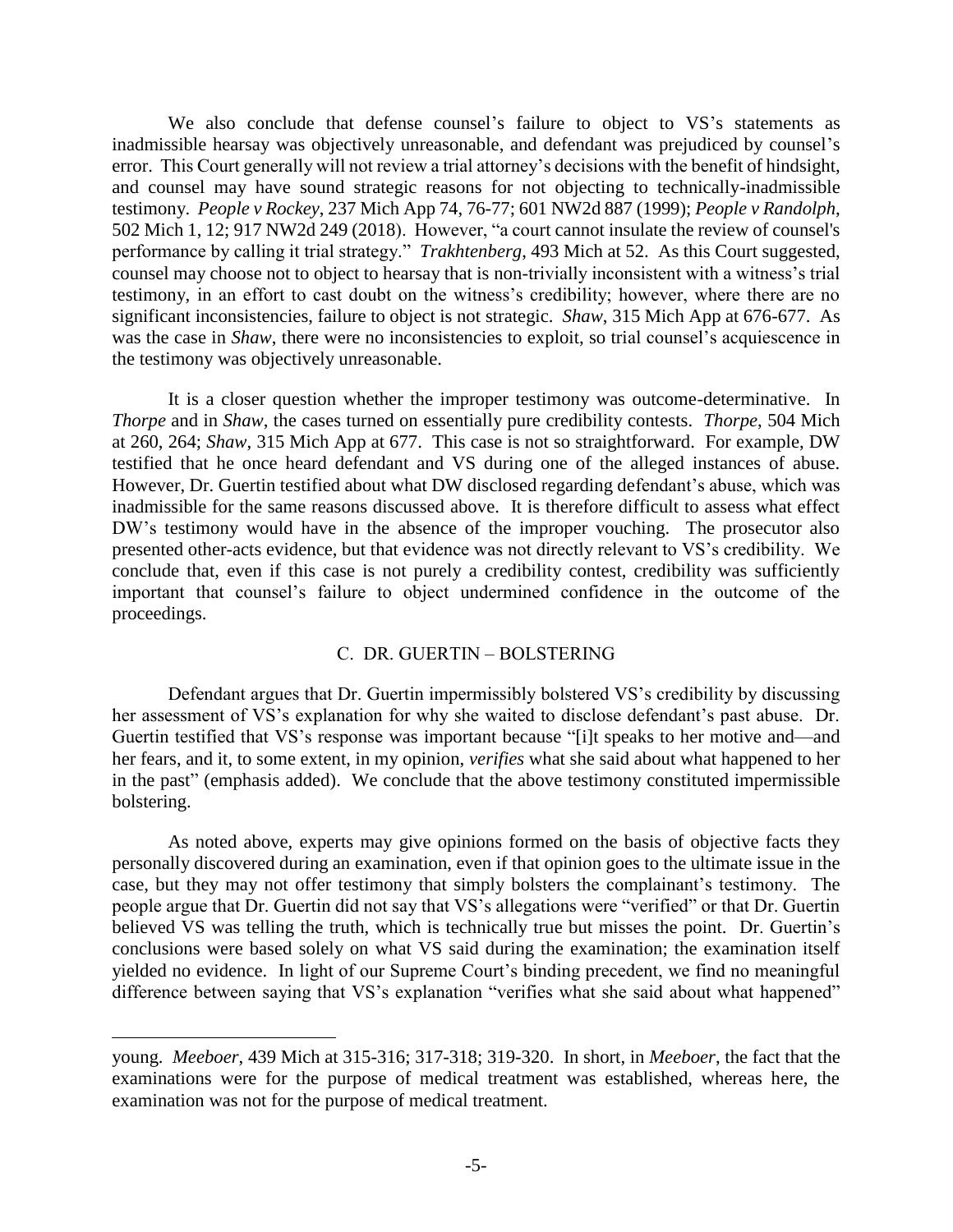and saying "VS's allegations were verified." Either way, the word "verify" would be a highly significant one to the jury, and Dr. Guertin gave a statement that was effectively just her own assessment of VS's credibility, which is the sole province of the trier of fact. Therefore, Dr. Guertin's testimony that VS's allegations of abuse were "verified" qualifies as plain error.

As discussed, this case does not present a straightforward, pure credibility contest. However, credibility remains of overwhelming importance. Dr. Guertin's corroboration and bolstering of VS's testimony therefore occurred under circumstances very similar to the credibility contest in *Thorpe*. Thus, *Thorpe* compels the conclusion that Dr. Guertin's testimony similarly affected defendant's substantial rights. See *Thorpe*, 504 Mich at 262-265.

### D. COTTRELL – RATES OF FALSE DISCLOSURE

Defendant also argues that an additional expert, Thomas Cottrell, improperly testified on cross-examination that only 10 out of more than 3,000 cases under his supervision involving child sexual abuse actually involved fabricated allegations of sexual abuse. We agree.

In *Thorpe*, our Supreme Court found similar testimony that "that only 2% to 4% of children lie about sexual abuse" (and only under limited conditions not present in that case) to be impermissible vouching for the victim's credibility. *Thorpe*, 504 Mich at 239-240, 259-260. Cottrell's testimony here is, if anything, more egregious: it is, in effect, a statement that in his vast experience, only an infinitesimal number of children lied. We find this indistinguishable from our Supreme Court's observation that "one might reasonably conclude on the basis of Cottrell's testimony that there was a 0% chance [the victim] had lied about sexual abuse." *Id*. at 259. Our Supreme Court found such testimony to be impermissible vouching, so we are bound to the same conclusion. See *id*. Cottrell's remark was plain error.

Plaintiff argues that this claim of error was waived because defense counsel "opened the door" to the improper testimony. Trial counsel did not ask Cottrell about the rate of false disclosures, but rather, "what is your experience with false disclosures?" In response to this openended question, Cottrell replied,

My experience is that it does occur. It does occur on a very, very limited basis in my practice. In my supervision and my own work at the YWCA, I can maybe point to 10 times over — well over 3,000 children we believed that the disclosure was false. Very different reasons behind it, each one of them.

Counsel may have asked a risky question, but the record shows that counsel went on to crossexamine Cottrell about when such false disclosures had occurred. Counsel obtained concessions from Cottrell that false disclosures usually entailed some benefit to the individual making the false disclosure, and that false disclosures might occur if a child does not like a parent's choice of significant other. Cottrell also conceded that the children he dealt with had already been filtered by Child Protective Services or a similar screening process. It appears that counsel had a sound strategic reason for asking the question and that counsel neither wished nor expected Cottrell to affirmatively volunteer statistics. We decline to conclude that counsel invited the error.

As we have already noted, this case does not present a pure credibility contest. Cottrell's remark was isolated, and it may have been softened by counsel's follow-up questions. We have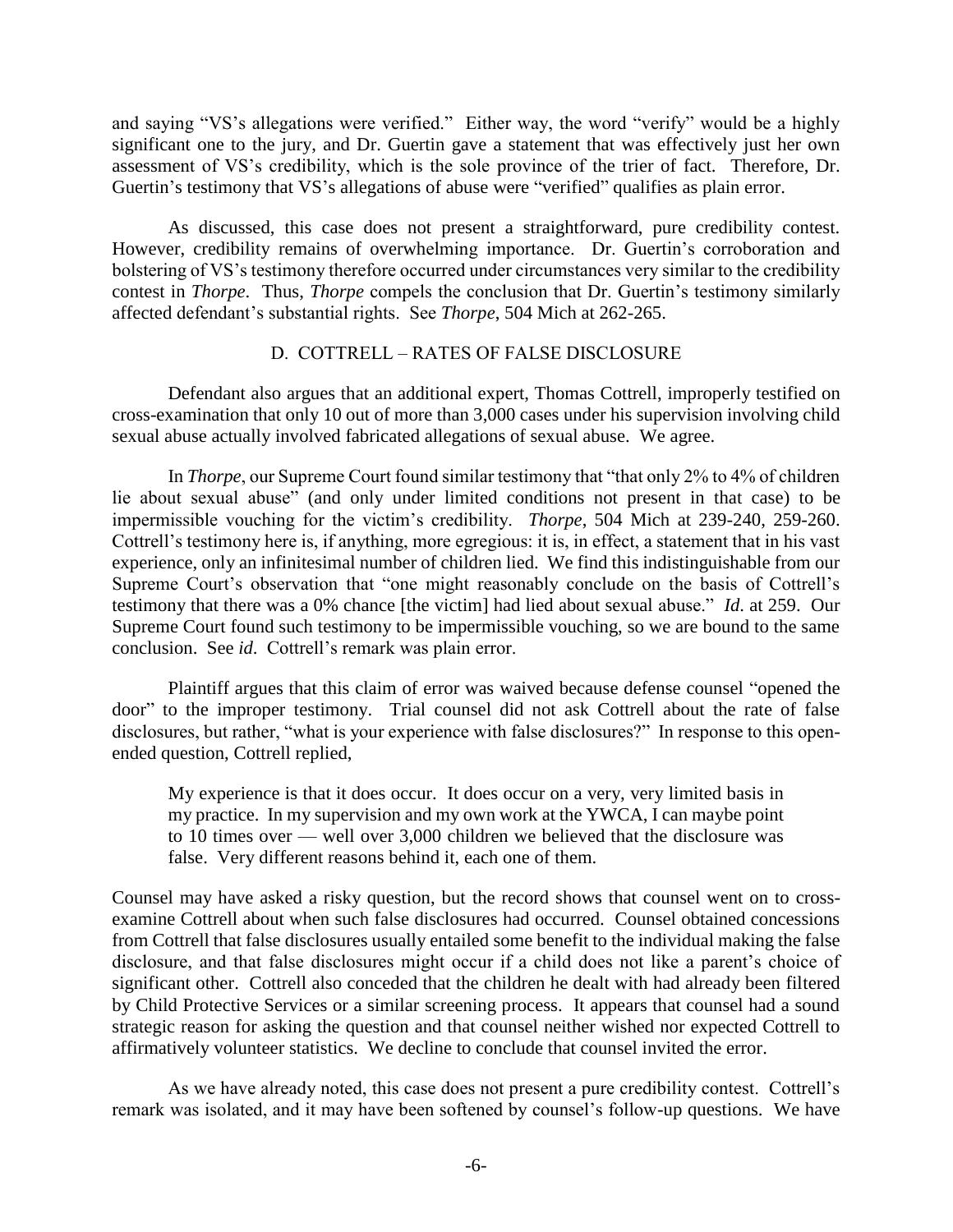some doubt that, under the circumstances, this error would warrant reversal standing alone. However, as we will discuss below, we find reversal warranted on the basis of cumulative error, including Cottrell's remark. Therefore, we decline to consider whether Cottrell's remark, by itself, affected defendant's substantial rights.

## IV. OTHER-ACTS EVIDENCE

Defendant also challenges the introduction of the other-acts testimony by NC and TR, who testified that defendant committed uncharged sexual acts against them in approximately 1999 and 2005, respectively, when they were both minors. We disagree.

Under MRE 404(b), evidence of a defendant's other conduct is generally admissible unless it is relevant only to the defendant's propensity to commit similar conduct. *People v Spaulding*, Mich App  $\frac{1}{\sqrt{2}}$ ;  $\frac{1}{\sqrt{2}}$  NW2d  $\frac{1}{\sqrt{2}}$  (2020) (Docket No. 348500), slip op at p 6. However, if "a defendant is charged with a sexual offense against a minor, MCL 768.27a allows prosecutors to introduce evidence of a defendant's uncharged sexual offenses against minors without having to justify their admissibility under MRE 404(b)," even if the evidence is pure "propensity evidence." *People v Watkins*, 491 Mich 450, 471; 818 NW2d 296 (2012) (quotation omitted). Nevertheless, such evidence remains subject to exclusion "if 'its probative value is substantially outweighed by the danger of unfair prejudice, confusion of the issues, or misleading the jury  $\dots$ " *Id*. at 481, quoting MRE 403.

Here, defendant is clearly charged with a sexual offense against a minor, and the other-acts evidence at issue consists of evidence that defendant committed uncharged sexual offenses against minors. Defendant does not seriously dispute that the testimony from NC and TR is admissible under MCL 768.27a. Rather, defendant argues that the evidence should have been excluded pursuant to MRE 403 because its relevance is minimal but its prejudicial effect is significant.

Evidence that is admissible under MCL 768.27a may not be excluded under MRE 403 merely because the jury could draw a propensity inference from that evidence, because the purpose of MCL 768.27a is to permit the jury to draw a propensity inference under some circumstances. *Watkins*, 491 Mich at 486-487.

This does not mean, however, that other-acts evidence admissible under MCL 768.27a may never be excluded under MRE 403 as overly prejudicial. There are several considerations that may lead a court to exclude such evidence. These considerations include (1) the dissimilarity between the other acts and the charged crime, (2) the temporal proximity of the other acts to the charged crime, (3) the infrequency of the other acts, (4) the presence of intervening acts, (5) the lack of reliability of the evidence supporting the occurrence of the other acts, and (6) the lack of need for evidence beyond the complainant's and the defendant's testimony. This list of considerations is meant to be illustrative rather than exhaustive. [*Id*. at 487-488 (citation omitted).]

We do not find the testimony from NC and TR excludable under MRE 403 under the circumstances of this case.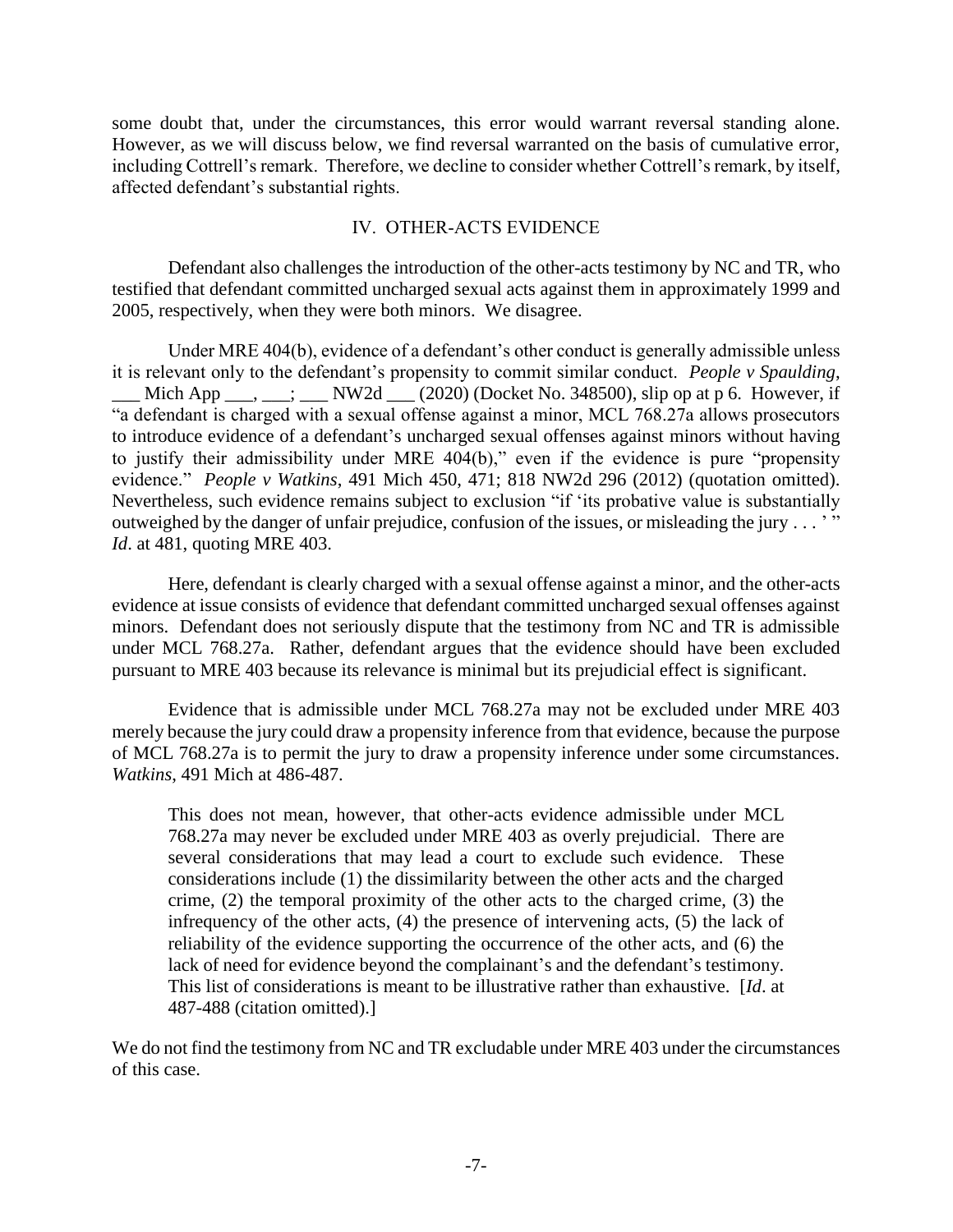Regarding similarity or dissimilarity, the sexual acts defendant committed against TR and NC were different from the acts he is charged with committing against VS and DW. However, all of the acts (or alleged acts) involve touching the genitals of children who were effectively under defendant's authority as a parental figure. Furthermore, VS testified that defendant's repeated assaults began with sexual touching, before eventually evolving to acts of anal digital and penile penetration. Thus, although the acts themselves differed, the contexts within which the acts took place were highly similar.

Regarding temporal proximity, we disagree that the earlier assaults were too distant in time to support a finding that they had any probative value. The assault against NC occurred in 1999, and the assault against TR occurred in 2005. The abuse of VS began in 2009, when the family moved into a duplex, when VS would have been six years old. DW testified that he was five or six years old the first time defendant forced him to engage in oral sex with defendant, and thus would have occurred in approximately 2009 or 2010. The length of time between defendant's assault of NC and the beginning of abuse against VS and DW was not so distant as to render the testimony clearly inadmissible. Although the assault against NC occurred approximately ten years before the assaults in the instant matter, the intervening assault against TR undermines defendant's argument that there is insufficient temporal proximity.

Regarding the infrequency of the other acts, NC's testimony indicates that defendant assaulted him once and may have intended to assault him a second time before NC ran away; and TR's testimony indicates that defendant assaulted him once. Thus, one of the prior acts suggests an isolated assault, and the other suggests that defendant might have intended to engage in an ongoing course of assaultive behavior but ultimately did not. Conversely, defendant assaulted two separate children over a period of time, which, given that once is far too much, does suggest some "frequency." We conclude that this factor does not strongly support admission of the testimony from NC and TR, but it is also not dispositive as to the exclusion of that testimony.

Regarding the presence of intervening acts, there are no intervening acts that would render this evidence unfairly prejudicial, nor does defendant suggest any. To the contrary, when viewed as a whole, defendant's actions toward all of the victims showed a continued series of related events.

Regarding a lack of reliability, defendant argues that neither NC's testimony nor TR's testimony were corroborated. However, lack of corroboration is not dispositive. See MCL 750.520h; see also *People v DeLeon*, 317 Mich App 714, 719, 895 N.W.2d 577 (2016). Defendant offers no reason why the testimonies of TR and NC were so inherently unreliable that they should not be assessed by the jury. Both provided reasons why they did not disclose the abuse earlier, and both were contacted by Detective Burton because family members indicated that TR and NC had information relevant to the instant cases.

Finally, regarding the need for evidence beyond testimony from defendant and VS, because there was no physical evidence of the charged sexual abuse and defendant denied any inappropriate sexual activity, there was a need for evidence beyond the testimony of VS and DW.

For these reasons, defendant has not shown that the testimony of TR and NC about defendant's earlier assaults was substantially more prejudicial than probative under MRE 403.